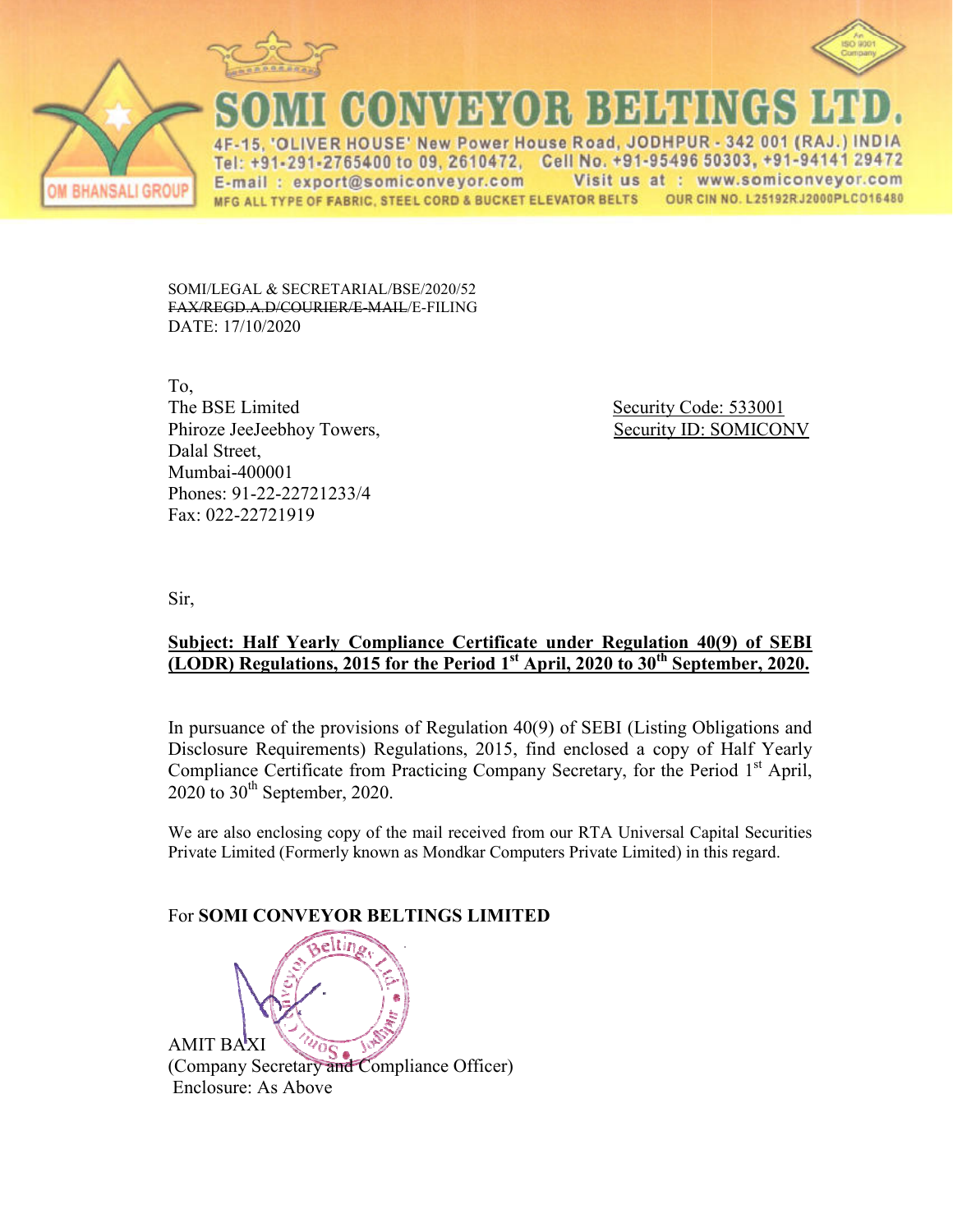

#### **CERTIFICATE UNDER REGULATION 40(9) OF THE SEBI (LODR) REGULATIONS, 2015**

### FOR THE HALF YEAR ENDED  $30^{TH}$  **SEPTEMBER, 2020**

I have examined all Share Transfer forms, Memorandum of Transfers, Registers, files and other documents relating to **SOMI CONVEYOR BELTINGS LIMITED (Company)** maintained by **UNIVERSAL CAPITAL SECURITIES PRIVATE LIMITED (RTA)** pertaining to transfer of equity shares of the company for the period from **01/04/2020** to **30/09/2020** for the purpose of issuing a Certificate as per Regulation 40(9) of the SEBI (Listing Obligations and Disclosure Requirements) Regulations, 2015, by, **SOMI CONVEYOR BELTINGS LIMITED** and based on the information provided by the Company, I hereby certify that during the half year ended on **30TH SEPTEMBER, 2020** the Company**:**

- A) was not required to deliver any Share Certificate (s) as it has not received any request for Shares Transfer during the period from 01/04/2020 to 30/09/2020.
- B) was not required to deliver any Share Certificate (s) as it has not received any request for exchange of duplicate and split certificates.

**Date: 17/10/2020 CS AVIJIT VASU**



**Place: Jodhpur Practicing Company Secretary ACS: 37968; CP. NO. 14198 UDIN: A037968B000976873**